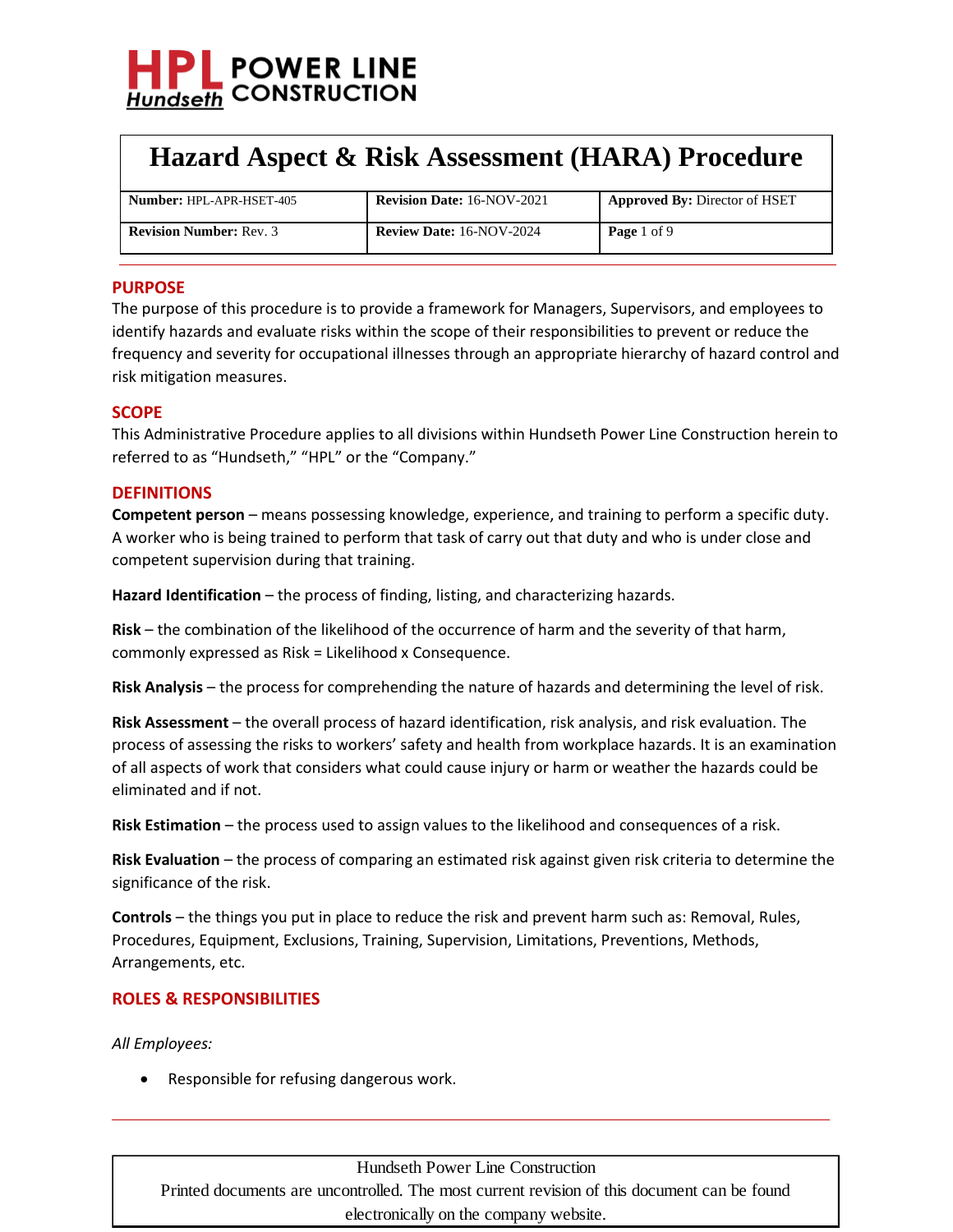

| <b>Number: HPL-APR-HSET-405</b> | <b>Revision Date: 16-NOV-2021</b> | <b>Approved By: Director of HSET</b> |
|---------------------------------|-----------------------------------|--------------------------------------|
| <b>Revision Number: Rev. 3</b>  | <b>Review Date: 16-NOV-2024</b>   | <b>Page</b> $2$ of $9$               |

- Responsible for ensuring they are informed and trained to recognize and control hazards prior to commencing work.
- Responsible for understanding the health, safety, environmental and training responsibilities, rules, and regulations that are required to complete their job safely.
- Responsible for speaking up when they feel the nature of the work is or about to be unsafe.
- Responsible for participating in the Hazard Aspect & Risk Assessment and confirming they were told and understood what was written and discussed during the Hazard Aspect and Risk Assessment meetings.
- Responsible for ensuring a HARA is completed and reviewed prior to commencing work.

## *Supervisor:*

- Responsible for completing or delegating a daily Hazard Aspect & Risk Assessment prior to commencing work and reviewing it with the crew.
- Responsible for supporting the Manager with the Project Hazard Aspect & Risk Assessment and reviewing it with their crew prior to commencing work.

## *Manager:*

- Responsible for completing or delegating a Project Hazard Aspect & Risk Assessment prior to having a crew assigned to the project and reviewing it with the crew when assigned.
- Responsible for completing or delegating a Job Task Hazard Aspect & Risk Assessment prior to employees competing a new or hazardous job task that requires more training or controls and reviewing it with the employees completing the job task.
- Responsible for ensuring Supervisors are pre-planning safe work and completing a daily Hazard Aspect & risk Assessment.

# *Vice President:*

- Responsible for completing a High-Level Pre-Project Bid Hazard Aspect and Risk Assessment prior to bidding a complex or hazardous job, or new to the company type work or project and implanting controls prior to bidding the work.
- Responsible for pre-planning safe projects.
- Responsible for ensuing Managers are pre-planning safe projects.

## *President:*

• Responsible for pre-planning and enforcing employees to include the necessary time and resources to execute and implement the Company Health and Safety Program, Occupational

# Hundseth Power Line Construction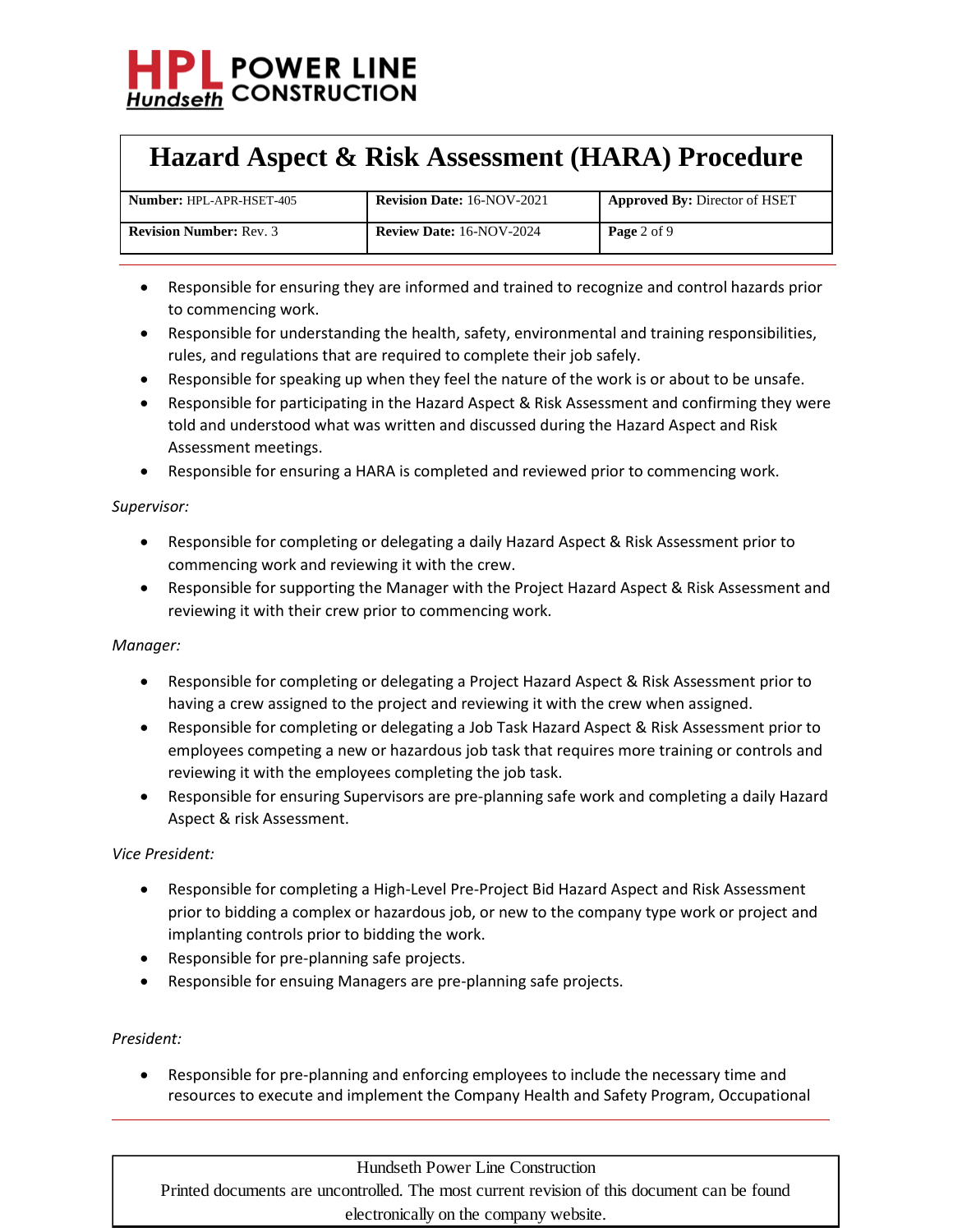

| <b>Number: HPL-APR-HSET-405</b> | <b>Revision Date: 16-NOV-2021</b> | <b>Approved By: Director of HSET</b> |
|---------------------------------|-----------------------------------|--------------------------------------|
| <b>Revision Number: Rev. 3</b>  | <b>Review Date: 16-NOV-2024</b>   | Page 3 of 9                          |

Health and Safety Acts and Regulations, Industry Best Practices, Customer Requirements, Federal, Provincial and Municipal Regulations and Equipment and Tool Manuals to preplan the job safely.

*Health, Safety, Environment and Training Department:*

- Responsible for storing the records and providing easy access to them.
- Responsible for offering support on all levels of HARA's.
- Responsible for monitoring the process and forms and updating as required.
- Responsbile for training employees on the process and forms to conduct a proper HARA.

### **PROCEDURE**

### **Hazard Aspect & Risk Assessment**

### *Step 1. Planning your Job or Task*

#### **Generalized Risk Assessment Framework**



Hundseth Power Line Construction Printed documents are uncontrolled. The most current revision of this document can be found

### electronically on the company website.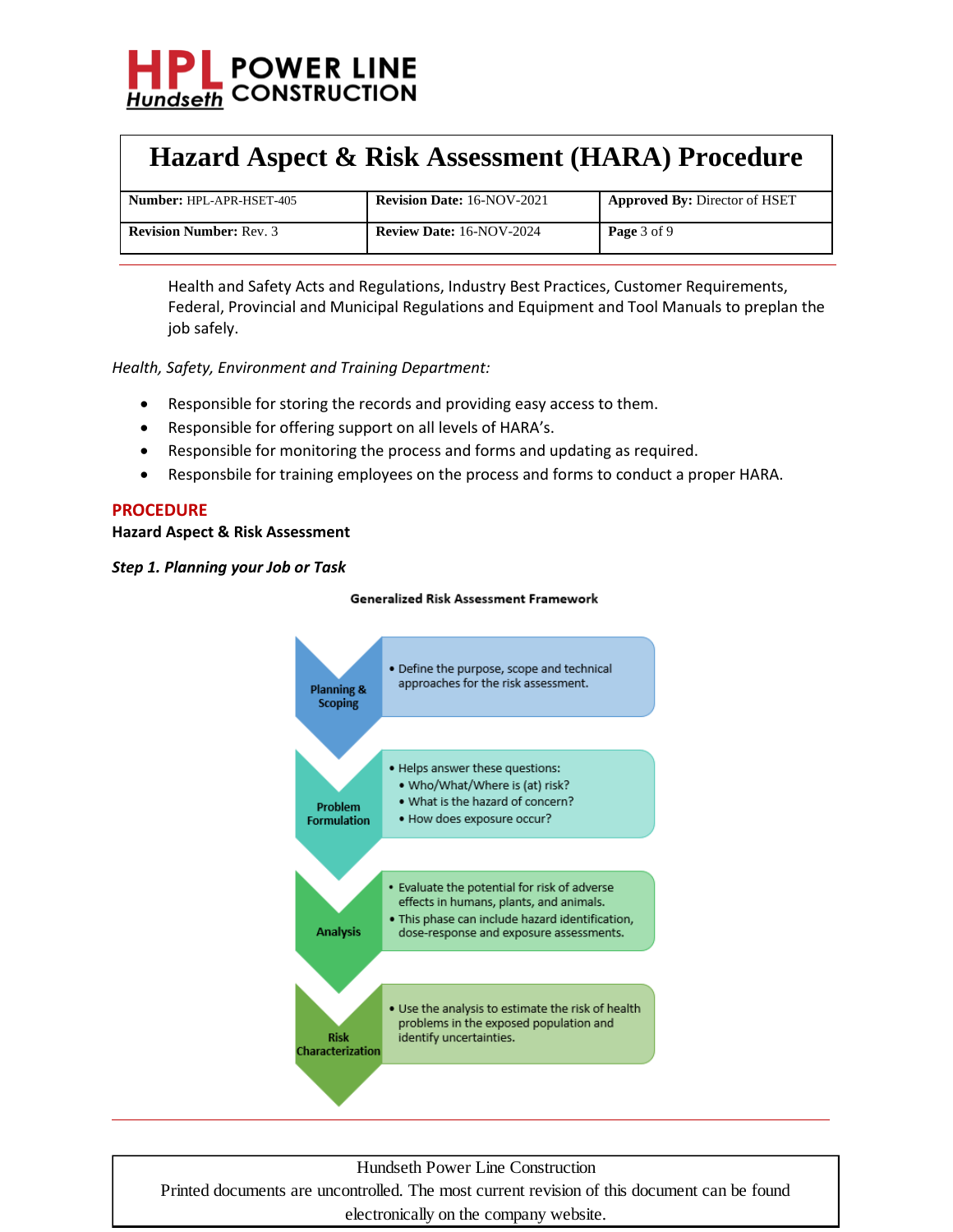

| <b>Hazard Aspect &amp; Risk Assessment (HARA) Procedure</b> |                                   |                                      |  |
|-------------------------------------------------------------|-----------------------------------|--------------------------------------|--|
| Number: HPL-APR-HSET-405                                    | <b>Revision Date: 16-NOV-2021</b> | <b>Approved By: Director of HSET</b> |  |
| <b>Revision Number: Rev. 3</b>                              | <b>Review Date: 16-NOV-2024</b>   | <b>Page</b> 4 of 9                   |  |

The more thorough you plan on your HARA the less interruptions, incidents, and down time you will incur. Planning is the key to success when completing a project or job task. Follow the steps of Plan, Do, Check and Act.







Hundseth Power Line Construction Printed documents are uncontrolled. The most current revision of this document can be found electronically on the company website.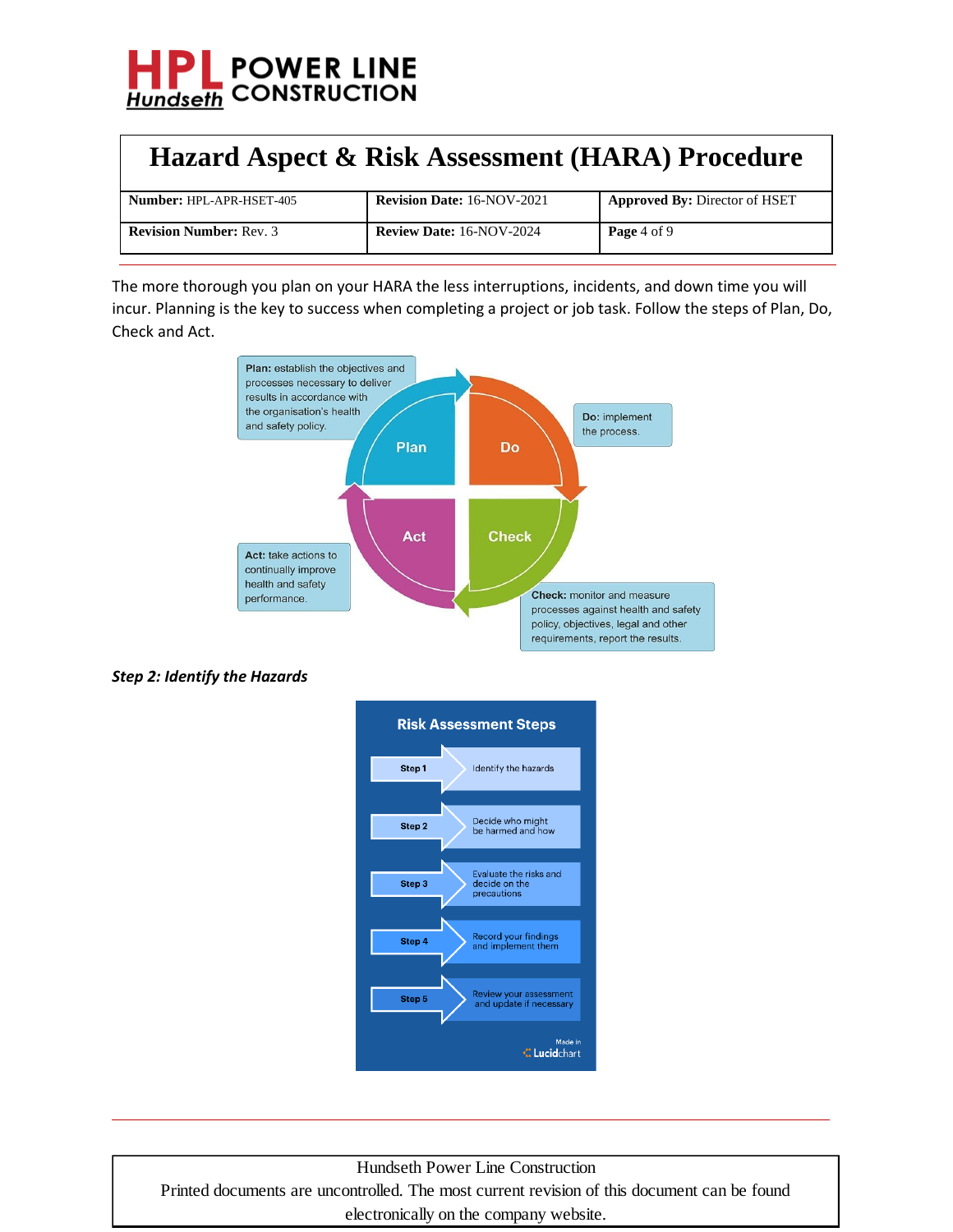

| <b>Number: HPL-APR-HSET-405</b> | <b>Revision Date: 16-NOV-2021</b> | Approved By: Director of HSET |
|---------------------------------|-----------------------------------|-------------------------------|
| <b>Revision Number: Rev. 3</b>  | <b>Review Date: 16-NOV-2024</b>   | Page 5 of 9                   |

### **Include Hazards such as:**

- *Environmental/Workplace:* wind conditions, weather temperature or lightning in the area, damage to the air, water or soil, sensitive areas, animals, etc.
- *Gravity:* personnel falls, falling objects, falling structures, climbing obstructions, etc.
- *Electricity:* working in the proximity of energized equipment or working directly on energized equipment, induction, back feeds, flash potential, etc.
- *Mechanical:* equipment or rigging failures, moving, or flying objects, sharp objects, ground conditions, etc.
- *Kinetic/vehicle:* road conditions, traffic conditions, vehicle stability etc.
- *Chemical:* confined space, toxic or poisonous materials, flammable or explosive materials, acids or caustic materials or possible presence of hydrogen sulfide, etc.
- *Ergonomic:* force or posture, repetition and long durations increase the risk of musculoskeletal disorders affecting muscles, tendons, ligaments, nerves, discs, blood vessels, etc.

### *Step 3: Evaluate your Hazards*

Now that you have gathered your list of potential hazards, you need to consider how likely it is that the hazard will occur and how severe the consequences will be if the hazard occurs. This evaluation will help determine where you should reduce the level of risk, and which hazards you should prioritize first.

When determining your hazards evaluate your Likelihood of Occurrence vs the Severity of the Consequences using the chart to determine if your hazard is a Minimal, Low, Medium, High or Extreme.

|                                              | <b>Severity of Consequences</b>    |                                                           |                                             |                    |                |
|----------------------------------------------|------------------------------------|-----------------------------------------------------------|---------------------------------------------|--------------------|----------------|
| <b>Likelihood of</b><br><b>Occurrence</b>    | Minor Injuries<br>lost time]<br>근원 | N<br>Significant<br>Jry [up to 7<br>ดี<br>เท่แทร<br>Days] | Serious Injury<br>Day Injury]<br>ო $\simeq$ | Major Injury<br>4Ê | Fatality<br>ωi |
| 1. Very unlikely [hasn't<br>occurred before] |                                    | $\overline{2}$                                            | 3                                           | $\overline{4}$     | 5              |
| 2 - Slight [rarely occurs]                   | $\overline{2}$                     | $\overline{4}$                                            | 6                                           | 8                  | 10             |
| 3 - Feasible [possible, but<br>common<br>not | 3                                  | 6                                                         | 9                                           | 12                 | 15             |
| 4 - Likely [has before, will<br>again]       | $\overline{4}$                     | 8                                                         | 12                                          | 16                 | 20             |
| 5 - Very Likely Joccurs<br>frequently]       | 5                                  | 10                                                        | 15                                          | 20                 | 25             |
|                                              |                                    |                                                           |                                             |                    |                |
| <b>Risk Rating:</b>                          | Minimal                            | Low                                                       | Medium                                      | <b>High</b>        | <b>Extreme</b> |
| <b>Likelihood * Severity</b>                 | $1-2$                              | $3-9$                                                     | $10 - 15$                                   | 16-20              | 25             |

# Hundseth Power Line Construction Printed documents are uncontrolled. The most current revision of this document can be found electronically on the company website.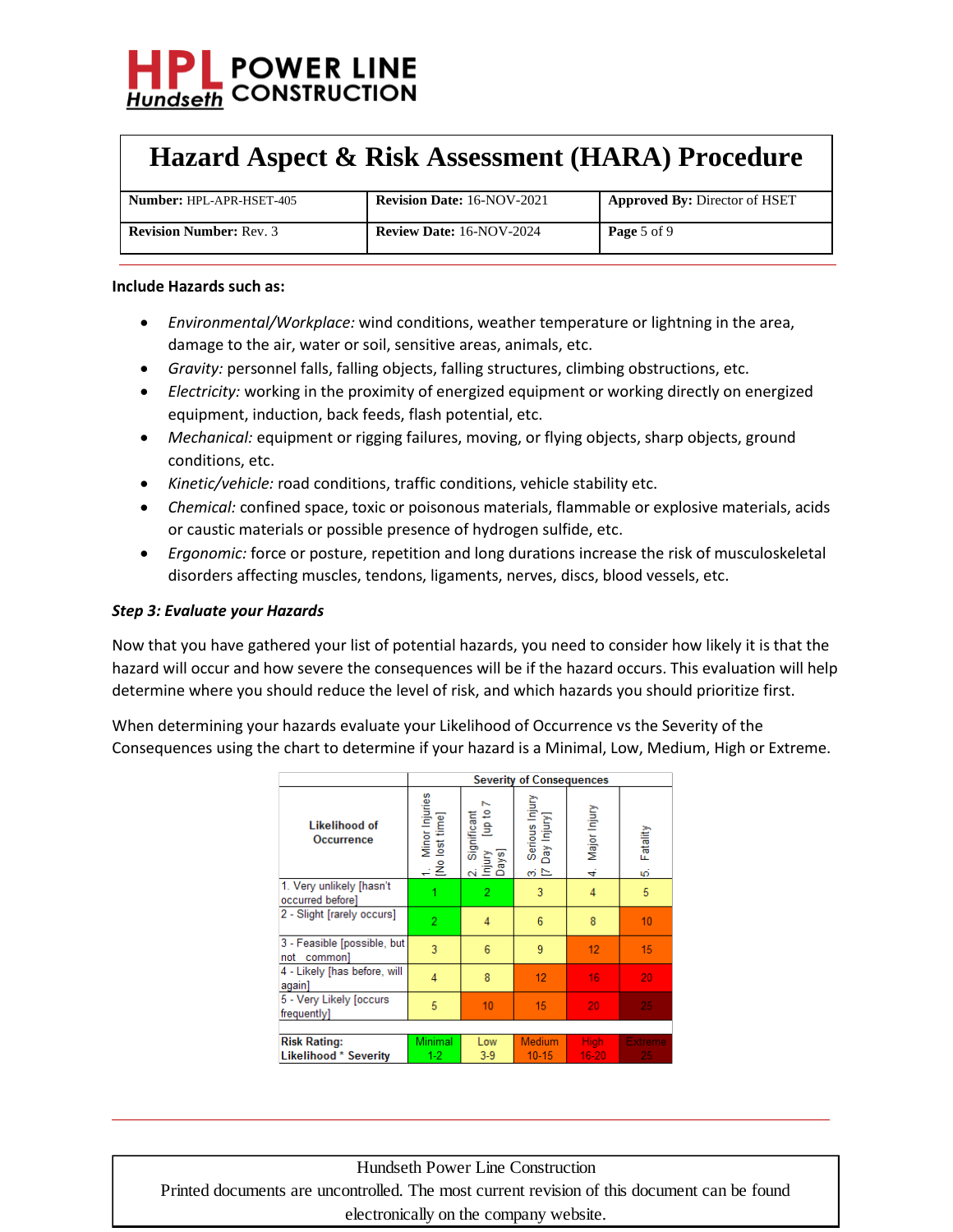

| <b>Hazard Aspect &amp; Risk Assessment (HARA) Procedure</b> |                                   |                                      |
|-------------------------------------------------------------|-----------------------------------|--------------------------------------|
| Number: HPL-APR-HSET-405                                    | <b>Revision Date: 16-NOV-2021</b> | <b>Approved By: Director of HSET</b> |
| <b>Revision Number: Rev. 3</b>                              | <b>Review Date: 16-NOV-2024</b>   | Page 6 of 9                          |

## *Step 4: Control the Hazards*



## **Measures:**

## **Elimination**

Elimination should always be the first control measure you consider. Ask yourself, can this risk be removed entirely from this activity.

Examples:

- Use extendable tools to eliminate work at heights
- Cordless tools to get rid of trailing cables.
- Materials ordered to size to reduce the hazard of blades.

### **Substitution**

Substitution is the second-best control measure you could use. Maybe the risk cannot be removed entirely (as is often the case), but could it be reduced by replacing the material, substance or process with something less hazardous?

Examples:

- Replacing ladders with tower scaffolds.
- Substituting a hazardous chemical with a safer alternative.
- Changing high-level vibrating equipment with newer equipment with less vibration exposure.

## Hundseth Power Line Construction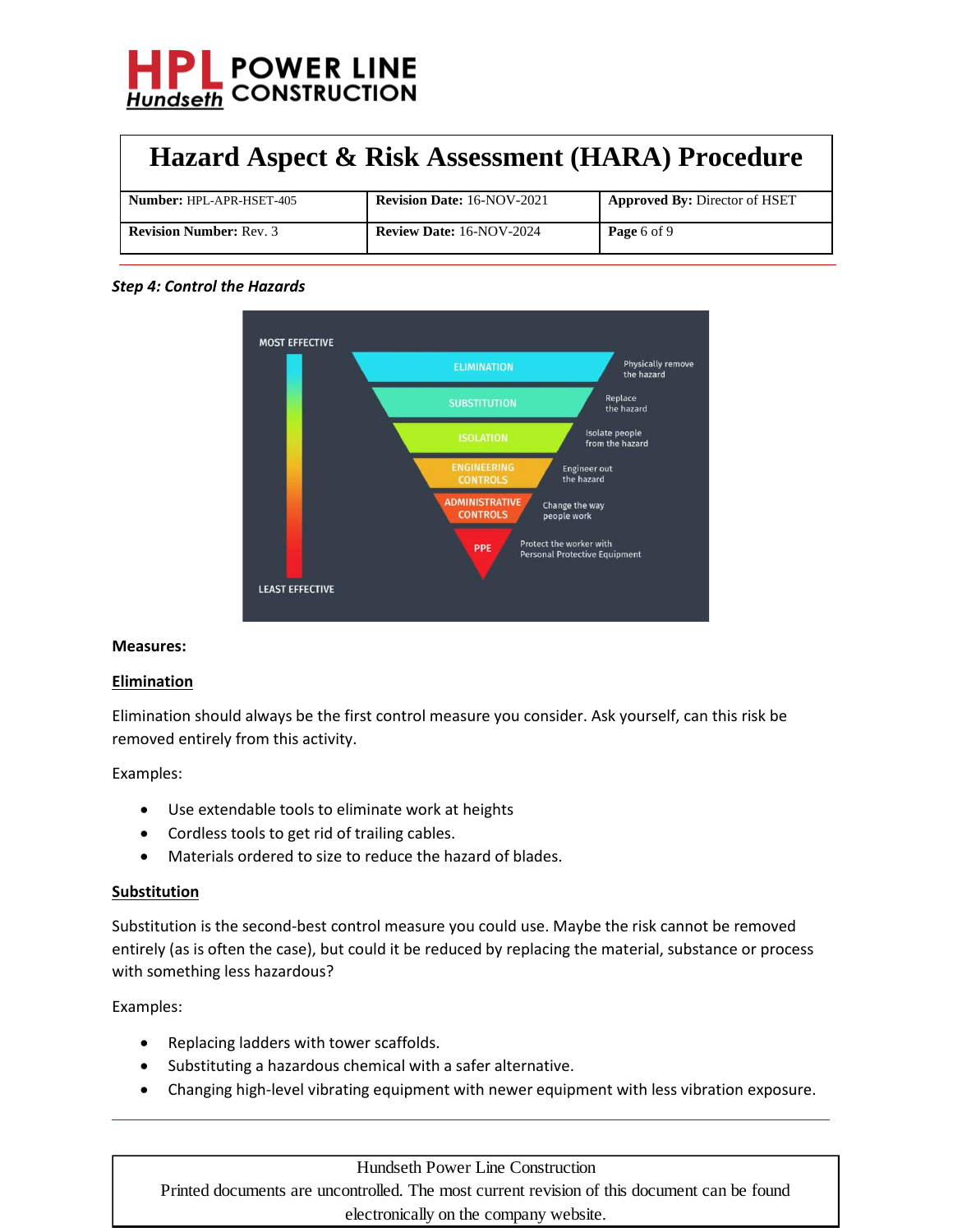

| Number: HPL-APR-HSET-405       | <b>Revision Date: 16-NOV-2021</b> | <b>Approved By: Director of HSET</b> |
|--------------------------------|-----------------------------------|--------------------------------------|
| <b>Revision Number: Rev. 3</b> | <b>Review Date: 16-NOV-2024</b>   | Page 7 of 9                          |

## **Engineering Controls**

The third option is engineering controls – usually fixed temporary, or permanent controls. Engineering controls could be collective (protecting all workers (ex. edge protection for work at heights) or individual (protecting a single user ex. anchor points for connecting via lanyard). Give priority to measures which protect collectively over individual measures.

Examples:

- Extraction machines to remove hazardous dust or fumes from the air.
- Enclosing dangerous items of machinery or moving parts.
- Installing guard rails to fall hazards.

## **Administrative Controls**

The fourth option is administrative controls. While this type of controls is lower down in priority, it will often be an essential part of your control measures. These are the rules and systems you put in place to carry out the work safely. What are the procedures you need to do with work without anyone getting injured or an illness?

Examples:

- Limiting the use of vibrating equipment below exposure action values.
- Banning at heigh and lifting operations in bad weather.
- Enforcing a one-way traffic system on site.

## **Personal Protective Equipment**

The fifth option is personal protective clothing and equipment (PPE). PPE is the last line of defense against a hazard, so while it shouldn't be your first choice when controlling risks, it can give the wearer added protection for any remaining level of risk or if other controls fail. PPE is often needed and is the most visual control measure however it is your last line of defense and should not be your primary control measures. Remember to train your workers in the function and limitation of each item and make sure the PPE being used works well together.

## **Keep in mind:**

You don't have to pick just one control for each hazard and risk. Your risk assessment will probably identify several different risks and it is unlikely they can all get removed completely. The is often some level of residual risk remaining. If you cannot eliminate risk, then often the best way to control the risk will be through a combination of control measures listed below. These controls help to bring the remaining risk down as low as reasonably particle (ALARP).

Hundseth Power Line Construction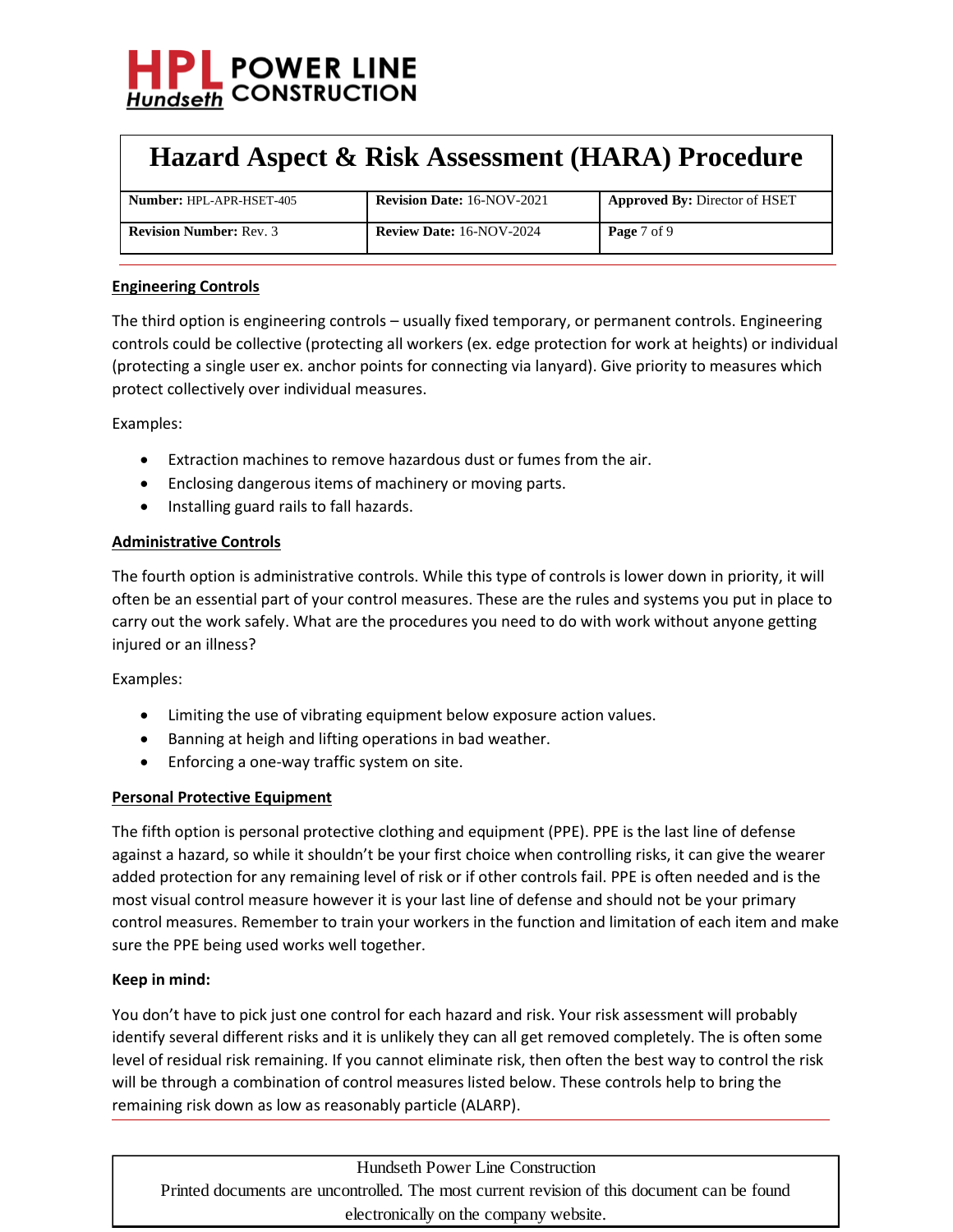

| Number: HPL-APR-HSET-405       | <b>Revision Date: 16-NOV-2021</b> | Approved By: Director of HSET |
|--------------------------------|-----------------------------------|-------------------------------|
| <b>Revision Number: Rev. 3</b> | <b>Review Date: 16-NOV-2024</b>   | Page 8 of 9                   |

For example, you might replace a toxic chemical with one that is no longer toxic, but the new chemical might still pose other dangers. You could then implement:

Engineering controls: such as safe storage and fume extraction.

Administrative Control: such as training and job rotation to limit exposure

PPE: such as gloves and goggles for its use.

Remember to make sure all controls work well together, are detailed in your risk assessment, communicated to your team, and are regularly reviewed and maintained to remain effective.

### *Step5: Ranking your Hazards with Controls*

After you have determined your controls now you need to re-rank your hazards again with the controls in place following the same process in Step 5. If your hazards remain in a "High" or "Extreme" level, you must implement more controls to bring the hazard down prior to commencing work. You can not move forward until your hazards are lower than a "High" status.

### *Step 6: Documentation*

All steps listed from 1-5 are required by law to be documented. All Hazard Aspect and Risk Assessments must be completed on the proper form and intervals listed below:

| Name                                                                     | Form Number      | Responsibility                     | Frequency                                                                                                                                                              | <b>Notes</b>                                                                                                                                                                  |
|--------------------------------------------------------------------------|------------------|------------------------------------|------------------------------------------------------------------------------------------------------------------------------------------------------------------------|-------------------------------------------------------------------------------------------------------------------------------------------------------------------------------|
| <b>HPL Operations Hazard</b><br>Aspect & Risk<br>Assessment (HARA)       | HPL-FOR-HSET-523 | Supervisor or Delegate             | Daily for all Operation<br>Crews                                                                                                                                       | ** You can complete a<br>weekly HARA if you<br>reference the first HARA<br>daily in the HARA reference<br>section on the form. You<br>must review and<br>communicate the HARA |
| <b>HPL Fleet Hazard</b><br>Aspect & Risk<br>Assessment                   | HPL-FOR-HSET-515 | Supervisor or Delegate             | Daily for all Fleet Crews                                                                                                                                              |                                                                                                                                                                               |
| <b>HPL Project Hazard</b><br>Aspect & Risk<br>Assessment                 | HPL-FOR-HSET-524 | Manager or Delegate                | Prior to a project<br>beginning.                                                                                                                                       | **A customer provided<br>form may be used if it<br>follows the HPL Hazard<br>Aspect and Risk Assessment<br>Process (Plan, Hazards,<br>Rank, Controls, Rank)                   |
| <b>HPL Job Task Hazard</b><br>Aspect & Risk<br>Assessment                | HPL-FOR-HSET-525 | Manager, Supervisor or<br>Delegate | Prior to implementing a<br>new or hazardous job task<br>that requires more<br>training or controls.                                                                    |                                                                                                                                                                               |
| HPL High Level Pre-<br>Project Bid Hazard<br>Aspect & Risk<br>Assessment | HPL-FOR-HSET-526 | Vice President or<br>Delegate      | Prior to a bidding a<br>complex or hazardous job,<br>or new to the company<br>type of work or project. To<br>be determined by the<br>President and Vice<br>Presidents. |                                                                                                                                                                               |

Hundseth Power Line Construction Printed documents are uncontrolled. The most current revision of this document can be found electronically on the company website.